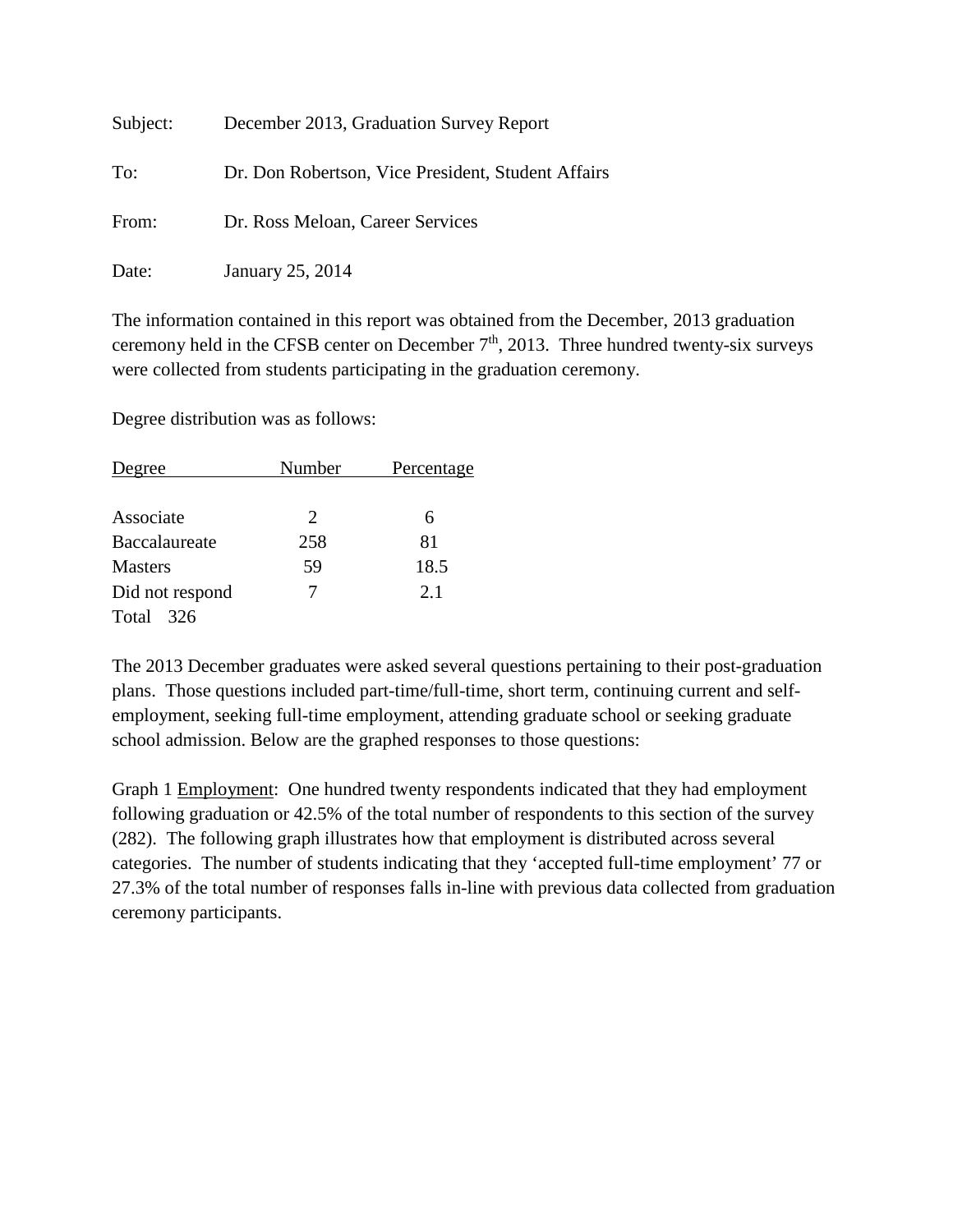

## **Employment status following graduation**

A list of companies, locations and job titles is provided in the appendix of this report.

Average salary and signing bonus: The students were asked to provide their annual salary. Eighty-five students reported their annual salary. Less than eight students indicated an hourly wage. That hourly wage was calculated into an annual salary. For those reporting an annual salary the average was \$37,688.23. The range of reported salaries was \$6,000 to well over \$100,000. The May, 2013 graduation survey found that the average salary for that cohort was \$37,651.78.

Graph 2A Internship: The survey asked two questions related to experiential learning opportunities. The first question asked students if they had participated in an internship, either paid or unpaid while they attended Murray State. The second question asked if they participated in an academically required on/off-campus experiential education opportunity.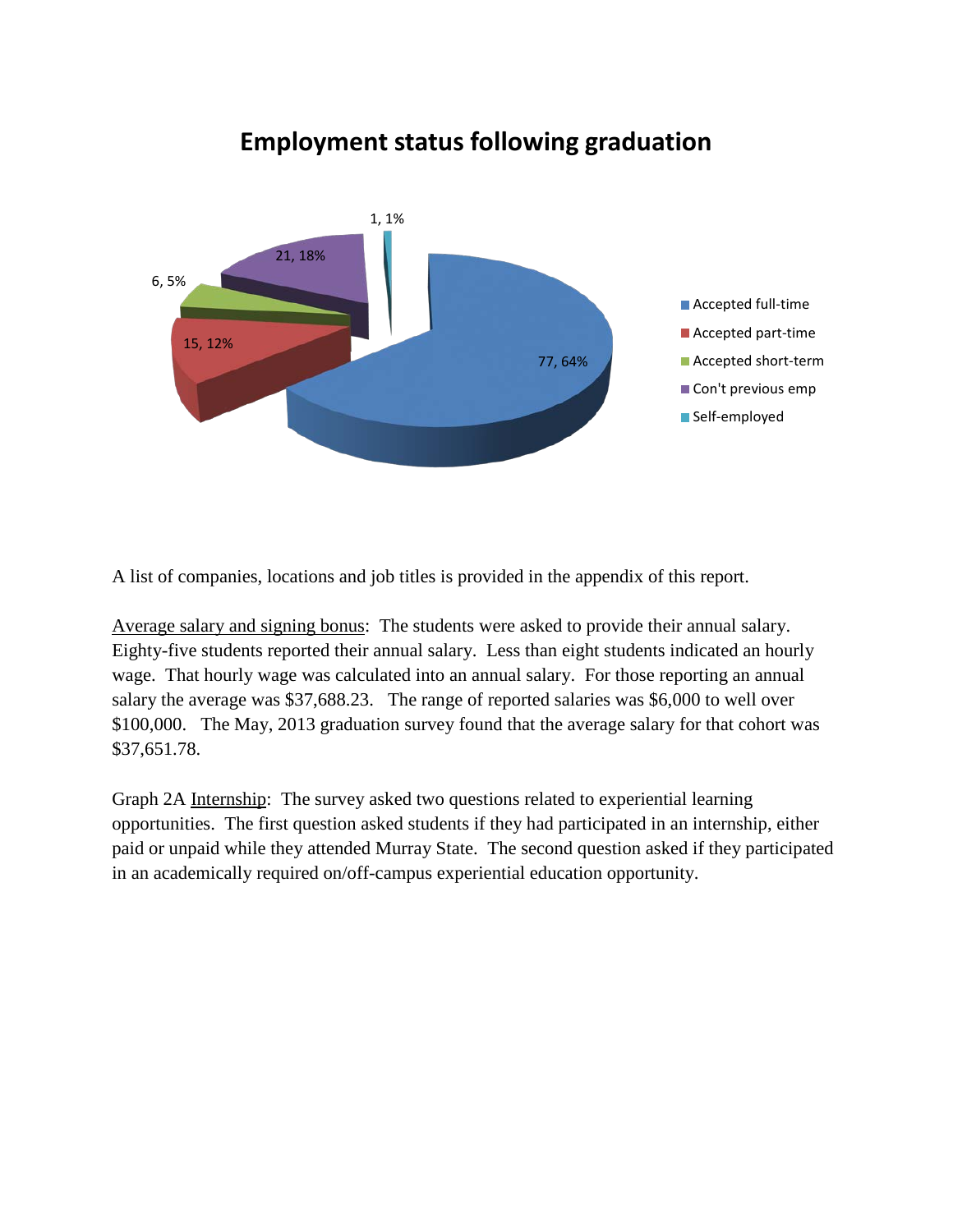## **Did you participate in an internship?**



Graph 2B:



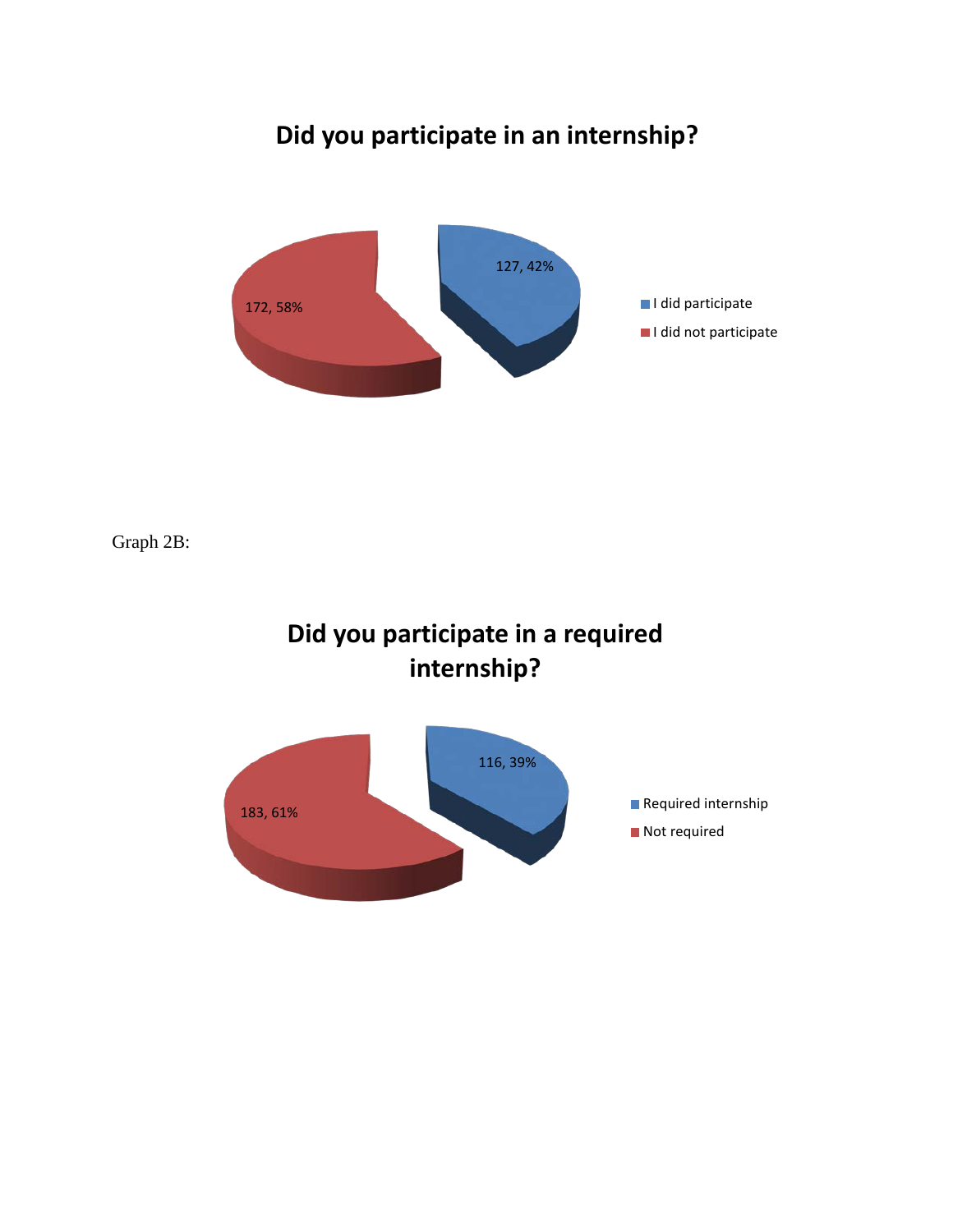Graph 3: Is the Job you accepted related to your academic preparation?



## **Is the job you have accepted academically related to your preparation?**

Graph 4: Graduate school: The following graph depicts the number of students who are planning to attend graduate school, those seeking graduate school admission and those students who are planning on taking additional coursework. The percentages represent the actual number attending graduate school, seeking graduate school admission and those pursuing additional coursework against the total number of respondents to this question. Collectively these three categories represent approximately thirty percent of the total responses to this question (289.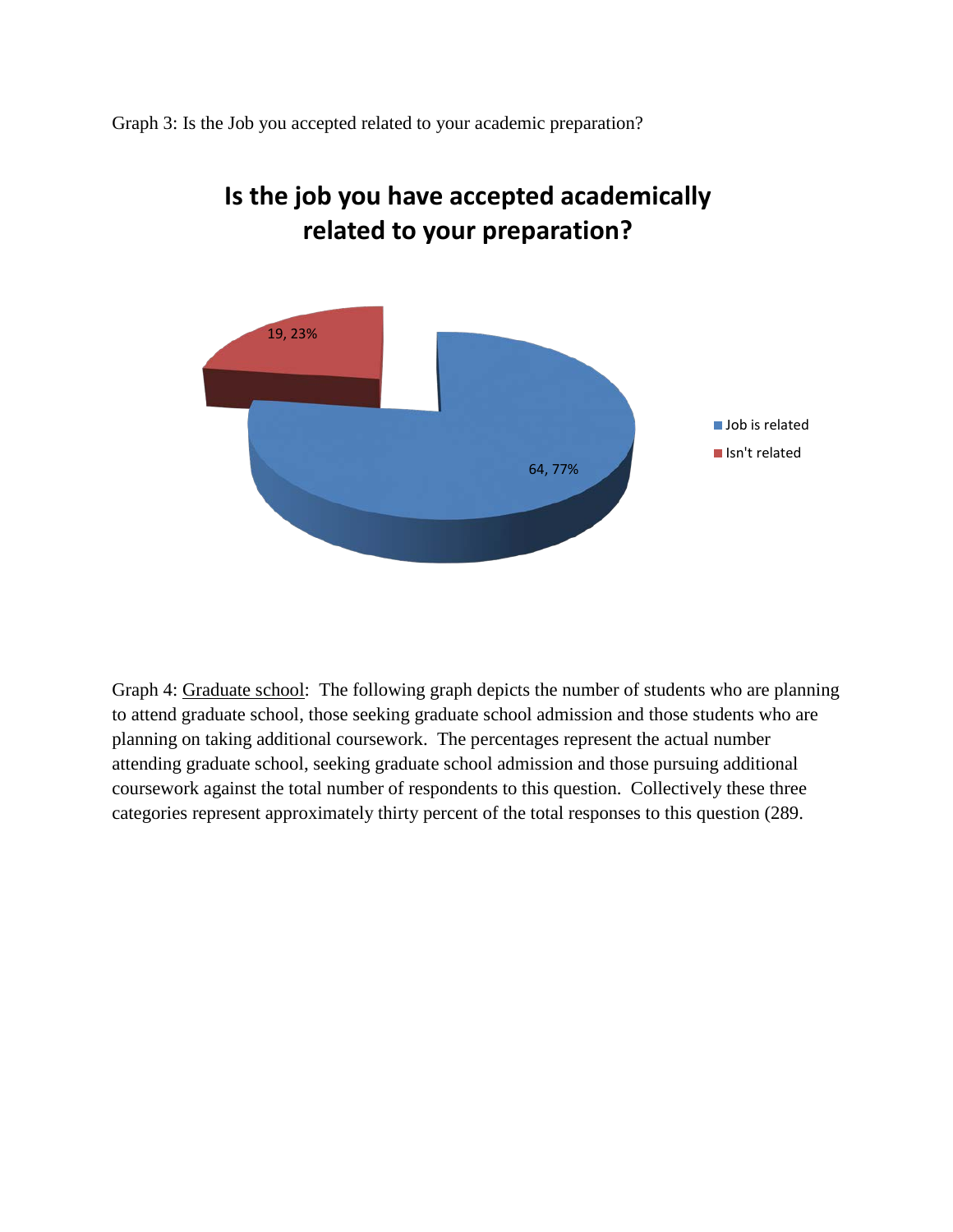



A list of graduate schools is provided in the appendix of this report.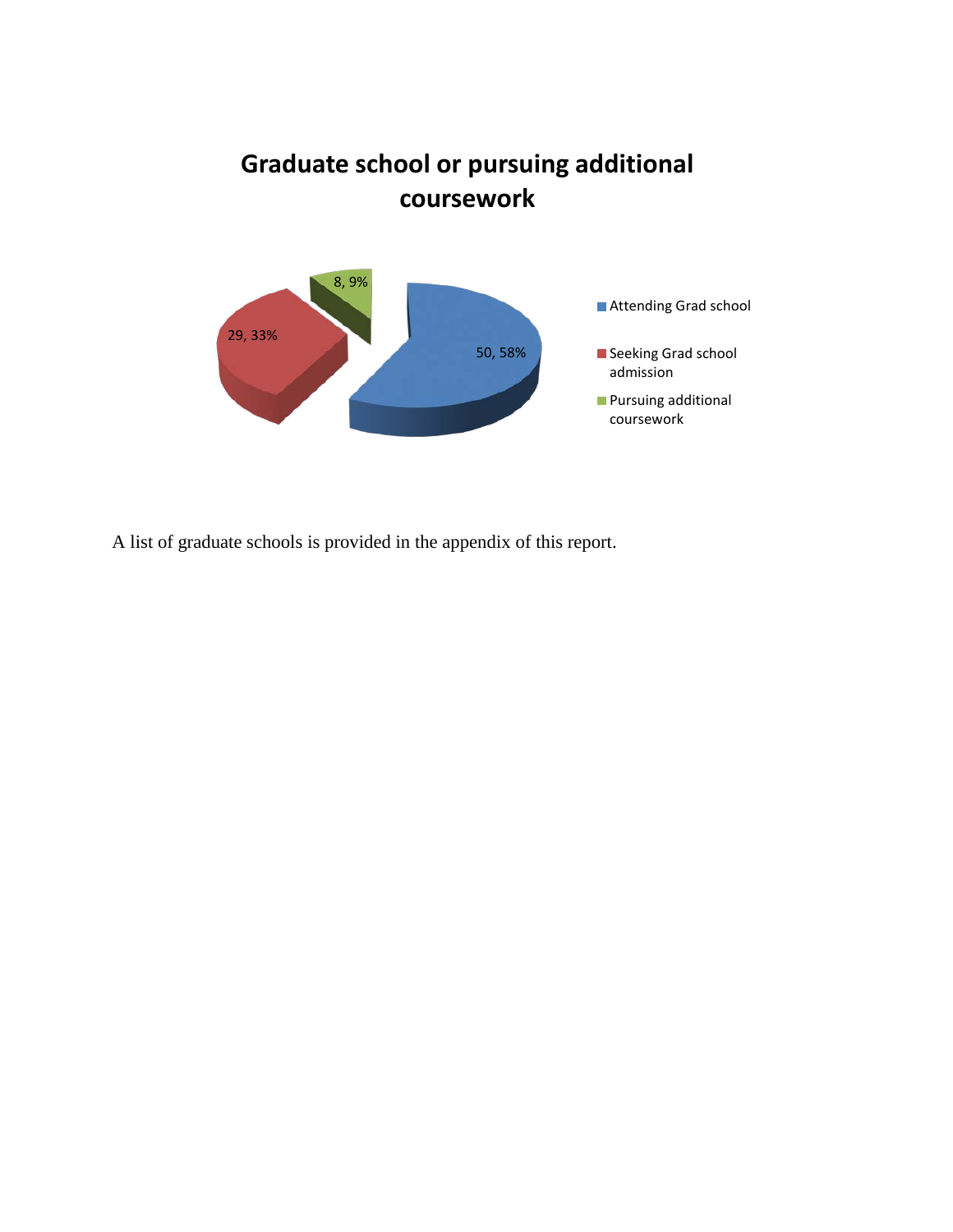## **Appendix A**: Company names, locations, department and job title

| <b>Business/Organization</b>               | <b>City</b>          | <b>State</b>    | <b>Department</b> | <b>Job Title</b>             |
|--------------------------------------------|----------------------|-----------------|-------------------|------------------------------|
| McCracken County Public Schools            | Paducah              | <b>KY</b>       |                   | Teacher                      |
| Freescale                                  | Austin               | <b>TX</b>       | Safety            | <b>EHS</b> Specialist        |
| <b>Hopkins County Schools</b>              | Madisonville         | KY              |                   |                              |
| <b>Baptist Health</b>                      | Paducah              | KY              |                   | <b>Nurse</b>                 |
| K & Q Home                                 | Pittsburgh           | PA              |                   | <b>Sales Associate</b>       |
| Vanderbilt University Medical Center       | Nashville            | <b>TN</b>       |                   | <b>Nurse</b>                 |
| <b>Christian County Board of Education</b> | Hopkinsville         | KY              |                   | Teacher                      |
| <b>Jackson Purchase Medical Center</b>     | Mayfield             | KY              |                   |                              |
| Livingston Central High School             | Smithland            | KY              |                   | Teacher                      |
| <b>URS</b>                                 | Wever                | IA              |                   | ESH&O                        |
| Meade County Public Schools                |                      | $\overline{KY}$ |                   | Substitute                   |
| Big Rivers Electric Corp.                  | Henderson            | KY              |                   | <b>Accounting Manager</b>    |
| Alpha Sigma Phi Fraternity                 | Carmel               | IN              |                   | Coor. Of Chapter/Colony Dev. |
| <b>BHP Billiton</b>                        | Houston              | <b>TX</b>       |                   | <b>HSEC</b> Graduate         |
| Love is Blind                              | St. Louis            | <b>MO</b>       |                   | Salesman/Installer           |
| <b>Monmouth Park Racetrack</b>             | Monmouth             | NJ              |                   | Groom                        |
| <b>Whitcor Masonry</b>                     | Murray               | <b>KY</b>       |                   | Estimator                    |
| <b>MON</b>                                 | Denver               | CO              | Safety            | <b>OSHA</b> Supervisor       |
| <b>USGS</b>                                | Murray               | <b>KY</b>       |                   | Hydrologic Technician        |
| <b>MCCH</b>                                | Murray               | KY              |                   | <b>Nurse</b>                 |
| Mid America Hotels Corporation             | Cape Girardeau       | <b>MO</b>       |                   | Regional IT Technician       |
| <b>Baptist Health</b>                      | Paducah              | KY              |                   | Nurse                        |
| <b>Jackson Purchase Medical Center</b>     | Mayfield             | KY              |                   | <b>Nurse</b>                 |
| <b>Total Quality Logistics</b>             | Louisville           | KY              |                   | <b>Account Executive</b>     |
| Western Kentucky University                | <b>Bowling Green</b> | KY              |                   | Health & Safety Specialist   |
| Jefferson Community College                | Louisville           | KY              |                   | Financial Aid office         |
| <b>ADM</b>                                 | Clinton              | IA              |                   | <b>Safety Manager</b>        |
| <b>MCCH</b>                                | Murray               | KY              |                   |                              |
| <b>WKCTC</b>                               | Paducah              | KY              |                   | Campus Assistant             |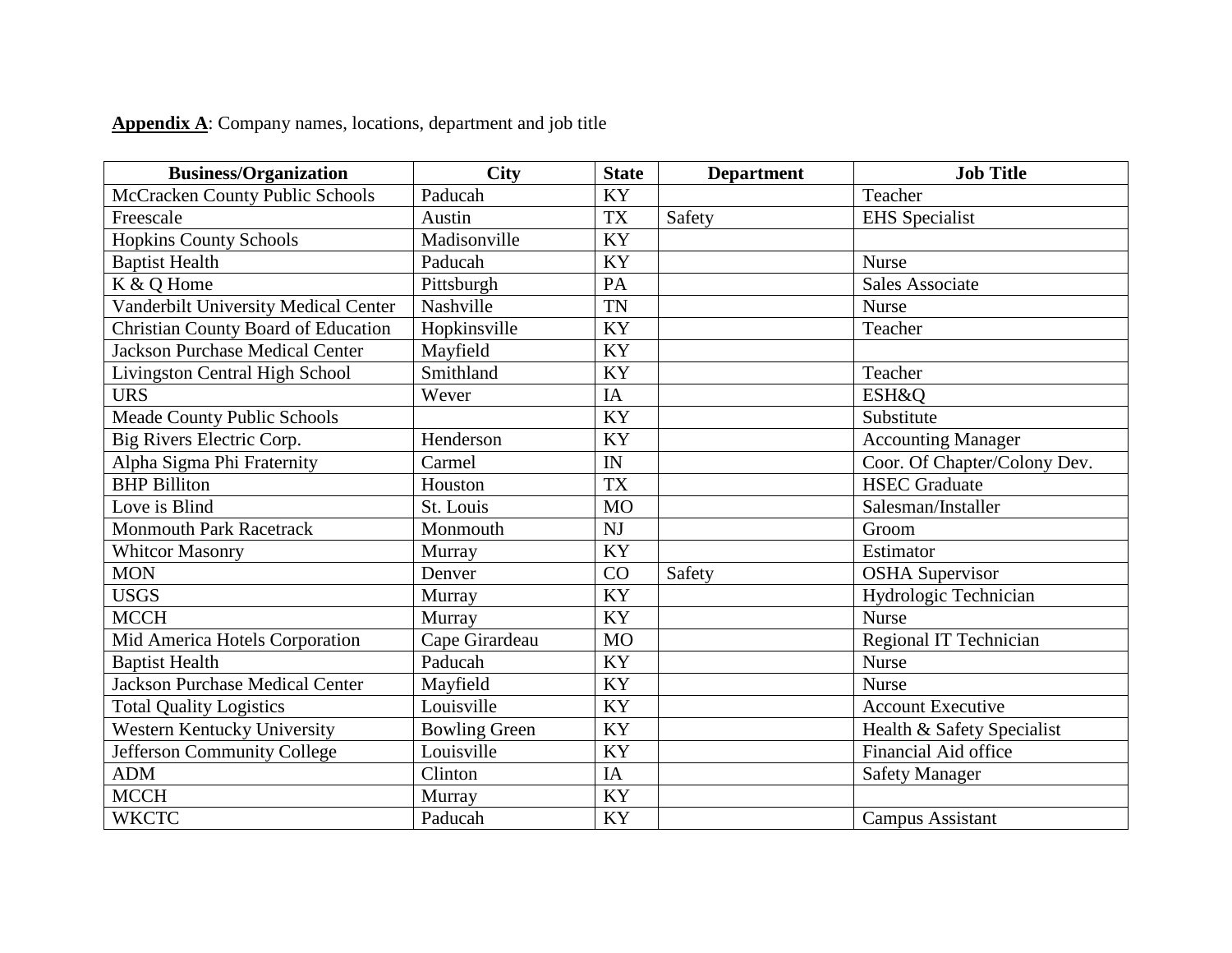| <b>Metropolitan Veterinary Specialists</b> | Louisville          | KY        | Vet Tech                             |
|--------------------------------------------|---------------------|-----------|--------------------------------------|
| <b>Baptist Health</b>                      | Paducah             | KY        | <b>Nurse</b>                         |
| <b>Christian County Middle School</b>      | Hopkinsville        | <b>KY</b> | Teacher                              |
| Chevron                                    | Midland             | <b>TX</b> | <b>HES</b> Specialist                |
| PLS 3rd Learning                           | <b>Buffalo</b>      | <b>NY</b> | Software Developer                   |
| <b>ABM Government Services</b>             | Hopkinsville        | <b>KY</b> | Recruiting Manager                   |
| Blyth White & Associates                   | Paducah             | KY        | <b>Staff Accountant</b>              |
| <b>CSI</b>                                 | Paducah             | KY        | Software Engineer                    |
| Murray State University                    | Murray              | KY        | Videographer                         |
| <b>KCTCS</b>                               | Versailles          | KY        | <b>System Director</b>               |
| Wal Mart Pharmacy                          |                     |           |                                      |
| Murray State University                    | Murray              | KY        | Adjunct in Math                      |
| Air force                                  |                     |           |                                      |
| <b>Forest Service</b>                      | Cadiz               | KY        | Apprentice                           |
| Hopkins County Jail                        | Madisonville        | KY        | Corporal                             |
| Hagyard Equine Medical Institute           | Lexington           | KY        | Intern                               |
| <b>Calloway County Schools</b>             | Murray              | KY        | Teacher                              |
| <b>Raptor Petroleum</b>                    | Murray              | KY        | Corporate researcher                 |
| Fox & Company CPA                          | Mayfield            | KY        | Staff Accountant                     |
| Safeco Insurance                           | Cincinnati          | <b>OH</b> | <b>Inside Auto Claims Specialist</b> |
| <b>BCBST</b>                               | Chattanooga         | <b>TN</b> | <b>Internal Audit</b>                |
| Jacobs Ladder                              | Woodstock           | CA        | Neuro development teacher            |
| <b>Migrant Educational Program</b>         | Madisonville        | <b>KY</b> | <b>Regional Recruiter</b>            |
| <b>Rivers Edge Veterinary Hospital</b>     | Metropolis          | $\rm IL$  | Veterinary technician                |
| <b>CFSB</b>                                | <b>Benton</b>       | KY        | <b>Online Banking Specialist</b>     |
| <b>Henry County Medical Center</b>         | Paris               | <b>TN</b> | <b>Nurse</b>                         |
| Henry County Medical Center                | Paris               | <b>TN</b> | Nurse                                |
| <b>Calvert City Country Club</b>           | <b>Calvert City</b> | KY        | Greens keeper                        |
| <b>Kiewit Power</b>                        | Lenexa              | <b>KS</b> | <b>Field Engineer</b>                |
| Covenant Security Service                  | Owensboro           | KY        | Security officer                     |
| P&L Railroad                               | Paducah             | KY        | Office Clerk                         |
| Amazon                                     | Seattle             | <b>WA</b> |                                      |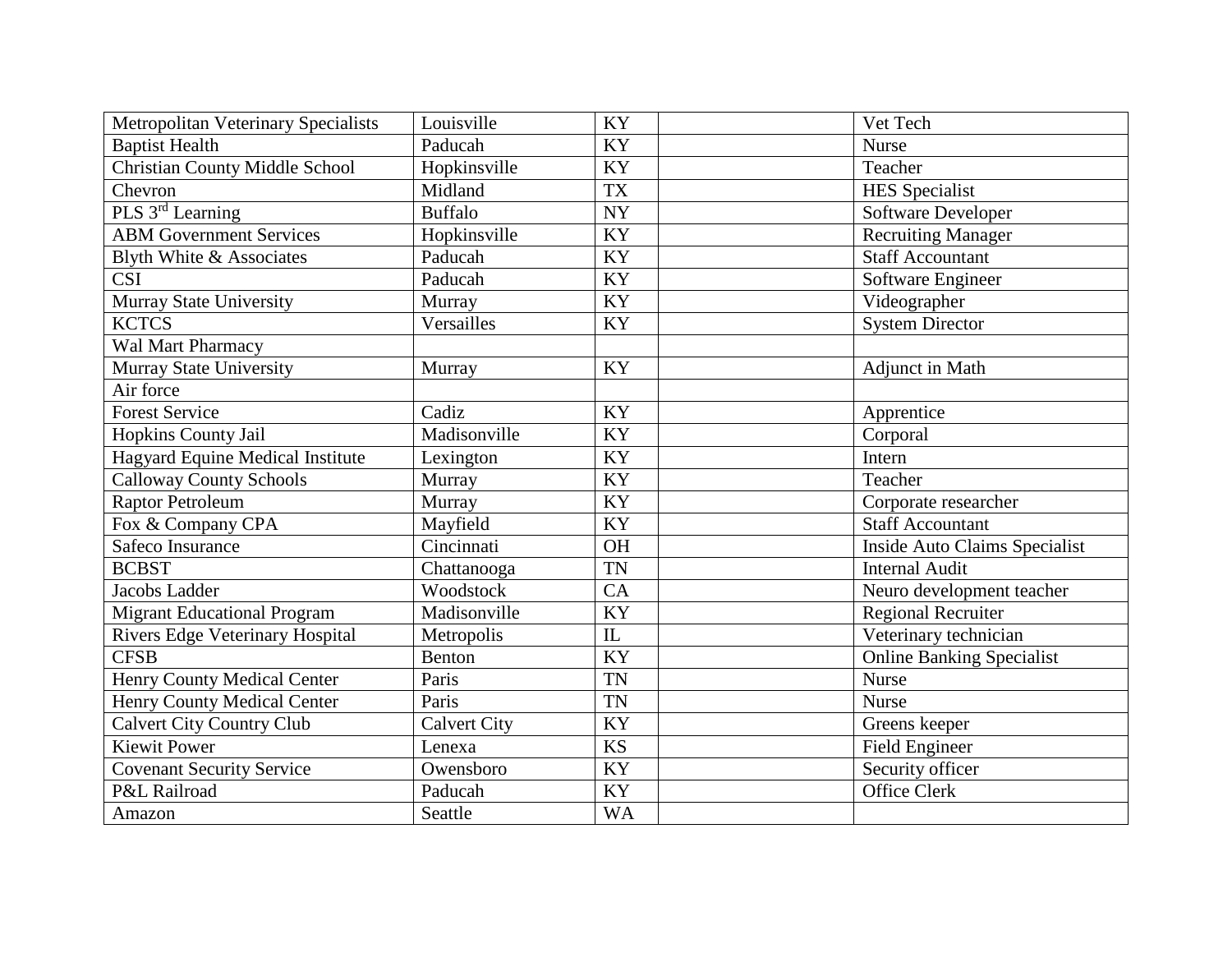| Food Giant                                 | Henderson     | KY        |                         | Office Manager                         |
|--------------------------------------------|---------------|-----------|-------------------------|----------------------------------------|
| Ferf & Co.                                 | Nashville     | <b>TN</b> |                         | Web Developer                          |
| <b>Liberty Mutual</b>                      | Warrenville   | IL        |                         | <b>Risk Management</b>                 |
| <b>United Systems</b>                      | Benton        | KY        |                         | Software developer                     |
| Journalism & Mass Communications           | Murray        | KY        | Journalism/Mass<br>Comm | Videographer                           |
| <b>Commercial Bank and Trust</b>           | Paris         | <b>TN</b> |                         | <b>Customer Service Representative</b> |
| <b>State Farm Insurance</b>                | Madisonville  | KY        |                         | Sales Representative                   |
| Livingston Hospital & Healthcare           | Salem         | KY        |                         | <b>Nurse</b>                           |
| <b>Crop Production Services</b>            | Poseyville    | IN        |                         | Crop Consultant                        |
| <b>PTL</b>                                 | Murray        | KY        |                         | Dispatcher                             |
| <b>Graves County Schools</b>               | Mayfield      | KY        |                         | Teacher                                |
| River Bend agronomics, LLC                 | Mt. Vernon    | IN        |                         | Owner                                  |
| <b>Archer Daniels Midland</b>              | Lincoln       | NE        |                         | Environmental Health & Safety          |
| <b>Breathitt Veterinary Center</b>         | Hopkinsville  | KY        |                         | <b>LAN</b> Administrator               |
| <b>Graceland Management Services</b>       | Cunningham    | KY        |                         | <b>Staff Accountant</b>                |
| Security Seed and Chemical                 | Elizabethtown | KY        |                         | <b>Sales Consultant</b>                |
| <b>Baptist Health</b>                      | Paducah       | KY        |                         |                                        |
| <b>Christian County Board of Education</b> | Hopkinsville  | KY        |                         | Teacher                                |
| Wal-Mart                                   | Murray        | KY        |                         | Service Manager                        |
| <b>PEBCO</b>                               | Paducah       | KY        |                         | Project Manager                        |
| Raptor Petroleum, LLC                      | Murray        | KY        |                         | <b>Financial Analyst</b>               |
| <b>YMCA</b>                                | Ferdinand     | IN        |                         | <b>Student Mentor</b>                  |
| Briggs & Stratton                          | Murray        | <b>KY</b> |                         | Operator                               |
| Cordova Station Animal Hospital            | Memphis       | <b>TN</b> |                         | Vet tech                               |
| Murray High School                         | Murray        | KY        |                         | Teacher                                |
|                                            |               |           |                         |                                        |

**Appendix B:** Graduate Schools and degrees

| <b>Graduate School</b>         | <b>Degree Field</b> |
|--------------------------------|---------------------|
| <b>Murray State University</b> | MPA                 |
|                                | <b>Mathematics</b>  |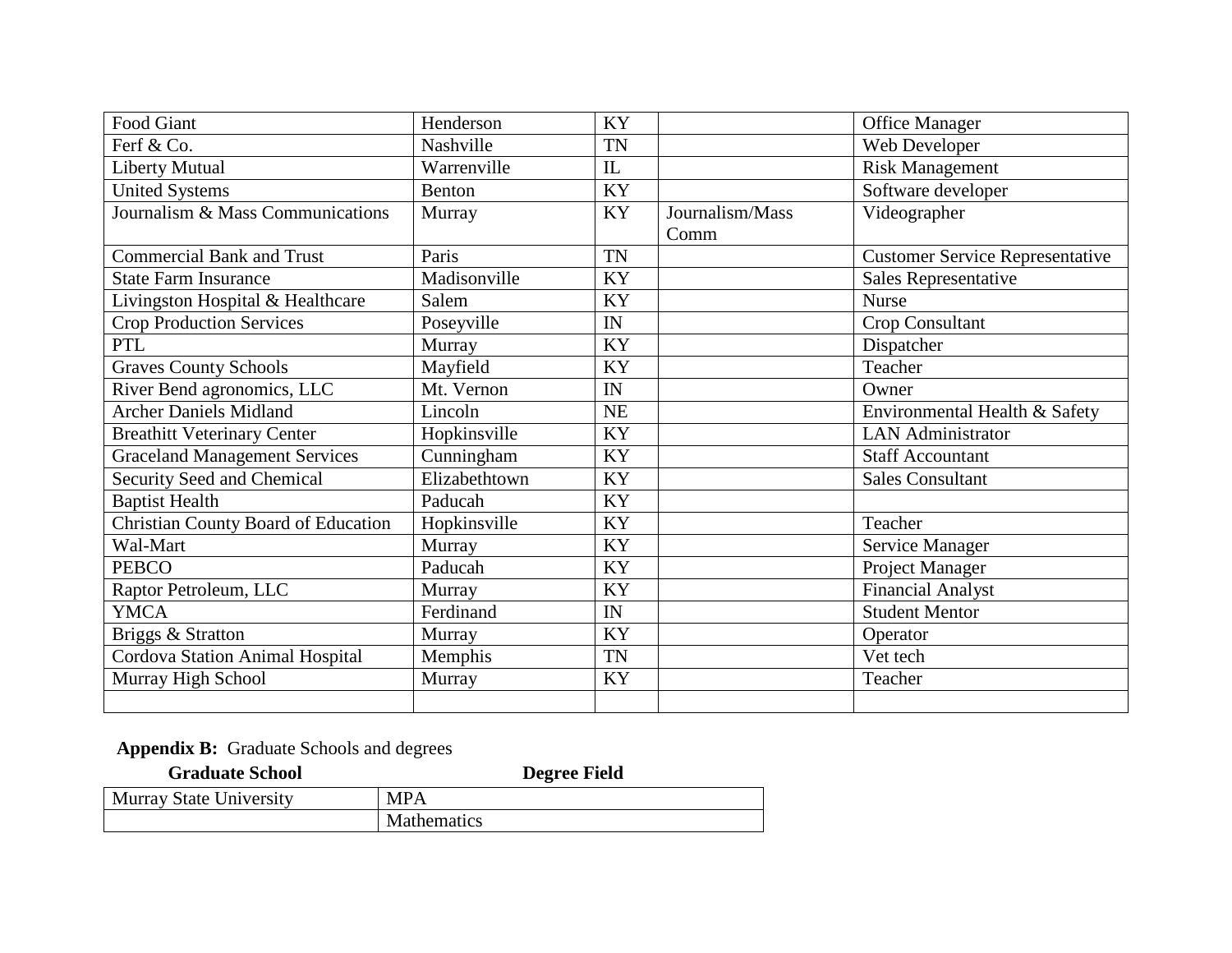| Murray State University (cont)  | <b>MBA</b>                   |
|---------------------------------|------------------------------|
|                                 | <b>Agricultural Science</b>  |
|                                 | <b>CTE</b>                   |
|                                 | <b>OSH</b>                   |
|                                 | <b>MPA</b>                   |
|                                 | <b>OSH</b>                   |
|                                 | <b>MBA</b>                   |
|                                 | <b>EDS</b> Mental Health     |
|                                 | <b>Music Education</b>       |
|                                 | <b>Mass Communication</b>    |
|                                 | <b>Mass Communication</b>    |
|                                 | <b>MBA</b>                   |
|                                 | Agronomy                     |
|                                 | Teacher/Leadership           |
|                                 | <b>MAED</b>                  |
|                                 | <b>Mass Communication</b>    |
|                                 | <b>Elementary Education</b>  |
|                                 | <b>OSHA</b>                  |
|                                 | <b>MBA</b>                   |
|                                 | English                      |
|                                 | History                      |
|                                 | <b>MBA</b>                   |
| <b>Auburn University</b>        | Counseling                   |
| Vanderbilt University           | Deaf Education               |
| North Carolina State University | <b>MAT TESOL</b>             |
| <b>SIU</b>                      | Law school                   |
| WU                              | Astro-physics                |
| University of Maryland          |                              |
| Tuskegee University             | <b>DVM</b>                   |
| University of Texas             | Sports management, Education |
| <b>SBTS</b>                     | <b>Church Ministries</b>     |
| <b>WKU</b>                      | Social Work                  |